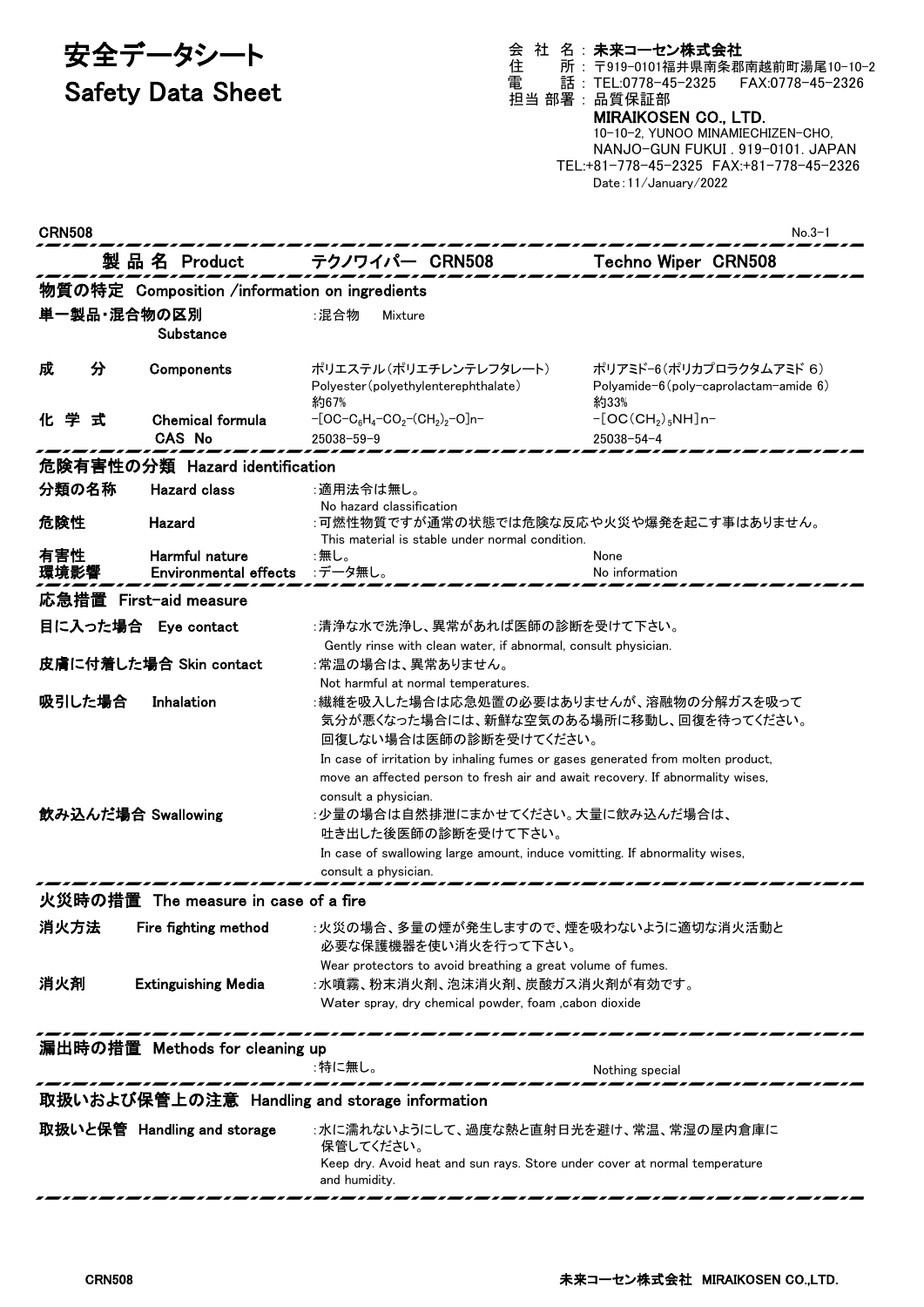| <b>CRN508</b>                     |                                             |                                                                                     | $No.3-2$                      |  |
|-----------------------------------|---------------------------------------------|-------------------------------------------------------------------------------------|-------------------------------|--|
| 暴露防止措置 Exposure control           |                                             |                                                                                     |                               |  |
| 管理濃度                              | Management concentration :データ無し。            |                                                                                     | No information                |  |
| 許容濃度                              | Permission concentration                    | :データ無し。                                                                             | No information                |  |
| 設備対策                              | Measure of equipment                        | :不要                                                                                 | None required                 |  |
| 保護具                               | Protective device                           | :不要                                                                                 | None required                 |  |
|                                   | 物理および化学的性質 Physical and chemical properties |                                                                                     |                               |  |
| 外観等                               | Appearance etc.                             | :白い布、形状は原則としてハンカチ状またはテープ状。<br>White cloth in the shapes of tapes and handkerchiefs. |                               |  |
| 沸点                                | <b>Boiling point</b>                        | :データ無し。                                                                             | None                          |  |
| 溶融点                               | <b>Melting point</b>                        | :ポリエステル(Polyester) 255~260℃                                                         | ポリアミド-6(Polyamide-6) 215~225℃ |  |
| 軟化点                               | Softening point                             | :データ無し。                                                                             | None                          |  |
| 揮発性                               | Volatility                                  | :データ無し。                                                                             | None                          |  |
| 蒸気圧                               | Vapor pressure                              | :無し。(固体)                                                                            | None (solid)                  |  |
| 蒸気密度                              | Vapor density                               | :データ無し。                                                                             | None                          |  |
| 比重                                | Specific gravity                            | :ポリエステル(Polyester) 1.38                                                             | ポリアミド-6(Polyamide) 1.14       |  |
| 粘性率                               | Viscosity ratio                             | :データ無し。                                                                             | None                          |  |
| 溶解度                               | Solubility in water                         | :水に不溶性                                                                              | Insoluble in water            |  |
| 引火点                               | Flash point                                 | :ポリエステル(Polyester) 346~399℃                                                         | ポリアミド-6(Polyamide-6) データなし    |  |
| 発火点                               | Auto ignition temperature                   | :ポリエステル(Polyester) 483~488℃                                                         | ポリアミド-6(Polyamide-6) 400℃以上   |  |
| 爆発限界                              | <b>Explosion limit</b>                      | :データ無し。                                                                             | Not available                 |  |
| 可燃性                               | Flammability                                | :有り。                                                                                | Flammable                     |  |
| 安定性及び反応性 Stability and Reactivity |                                             |                                                                                     |                               |  |

. . .

避けるべき条件 Conditions to avoid :通常の状態では化学的に安定ですが、強酸、強塩基、酸化剤、還元剤には不安定です。 This product is considered a chemically stable material under normal condition but unstable with a strong acid, a strong base, an oxidizer, and a deoxidizer.

|                               | 有害情報 Toxicological information |              |                   |  |
|-------------------------------|--------------------------------|--------------|-------------------|--|
| 急性毒性                          | Acute toxicity                 | :データ無し。      | None              |  |
| 刺激性                           | Simulative                     | :無し。         | None              |  |
| 変異原性                          | Mutagenic effects              | :データ無し。      | Not available     |  |
| 感作性                           | Sensitivity                    | :無し。         | None              |  |
|                               | 亜慢性毒性 Sub-chronic toxicity     | :データ無し。      | No information    |  |
| 環境影響情報 Ecological information |                                |              |                   |  |
| 分解性                           | Biodegradability               | :生物易分解性では無い。 | Not biodegradable |  |
| 蓄積性                           | <b>Bio accumulation</b>        | :データ無し。      | Not available     |  |
| 魚毒性                           | <b>Fish toxicity</b>           | :データ無し。      | Not available     |  |

د پ

-------